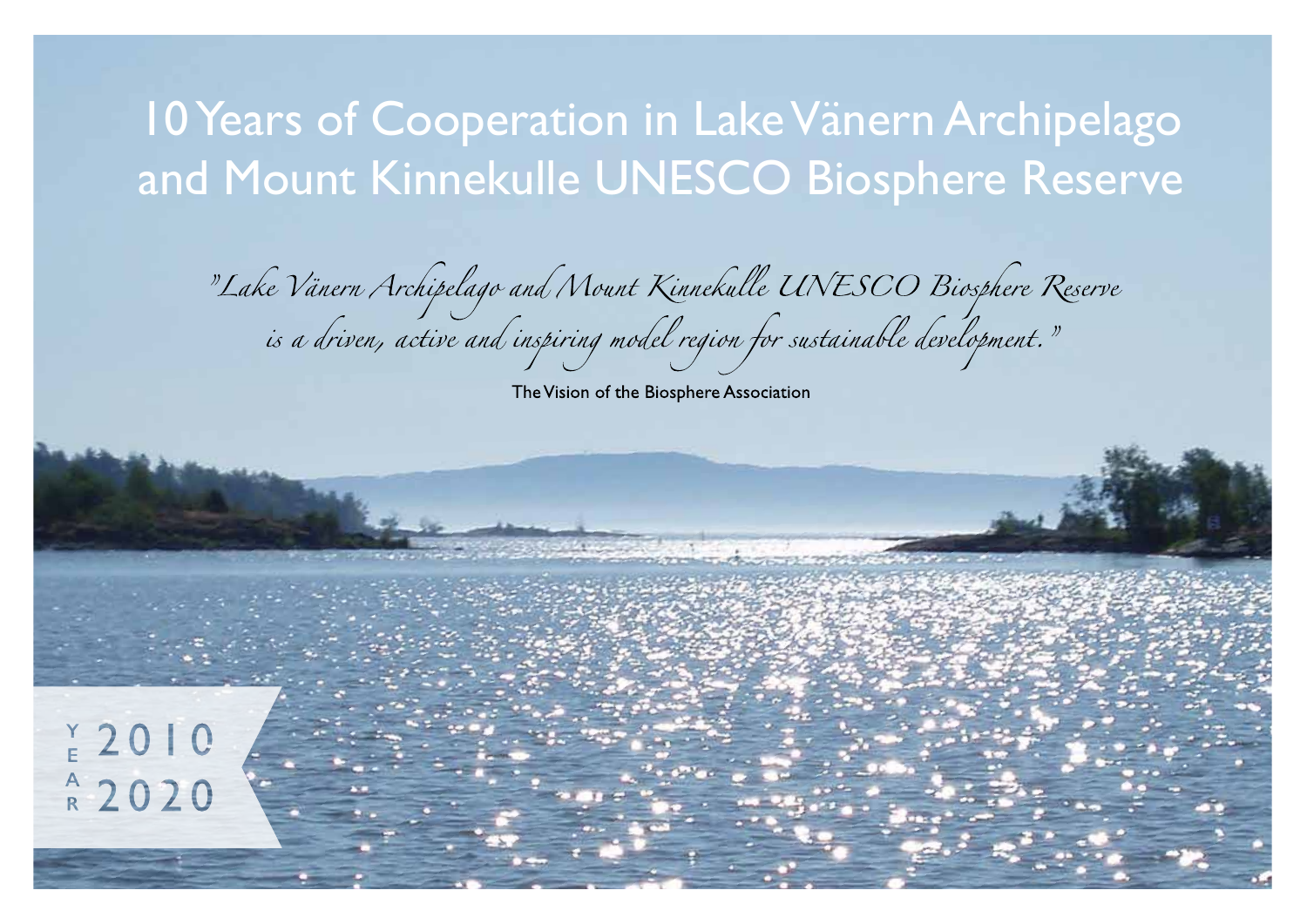

 $\begin{array}{c} \n \ \, \text{Y} \, 2010 \end{array}$ 

 $A 2020$ 

**We are now looking back at a full ten years of tireless work to show what a fantastic area the Lake Vänern Archipelago and Mount Kinnekulle really is.** 

We have decided that we must be a sustainable model area for all dimensions of life. By that we mean that we want to make the area accessible and develop it, without leaving future generations with worse conditions.

**In retrospect, we can conclude** that many successful activities and projects have been implemented over the years. The 10-year evaluation highlights many great examples. The evaluation process itself has also been very rewarding. We have seen good examples but have also had the courage to be self-critical.

**It is a challenge but also** a unique opportunity to act as a biosphere reserve and be concrete in our vision, aiming to fulfil the UN global Sustainable development goals in Agenda 2030. If we make a joint effort, the next ten years may be an even greater journey of discovery and something to tell our children and grandchildren about. We could say that we were involved. That we made a difference.

#### **On behalf of the Board,**

Katarina Sundberg Lake Vänern Archipelago and Mount Kinnekulle Biosphere Reserve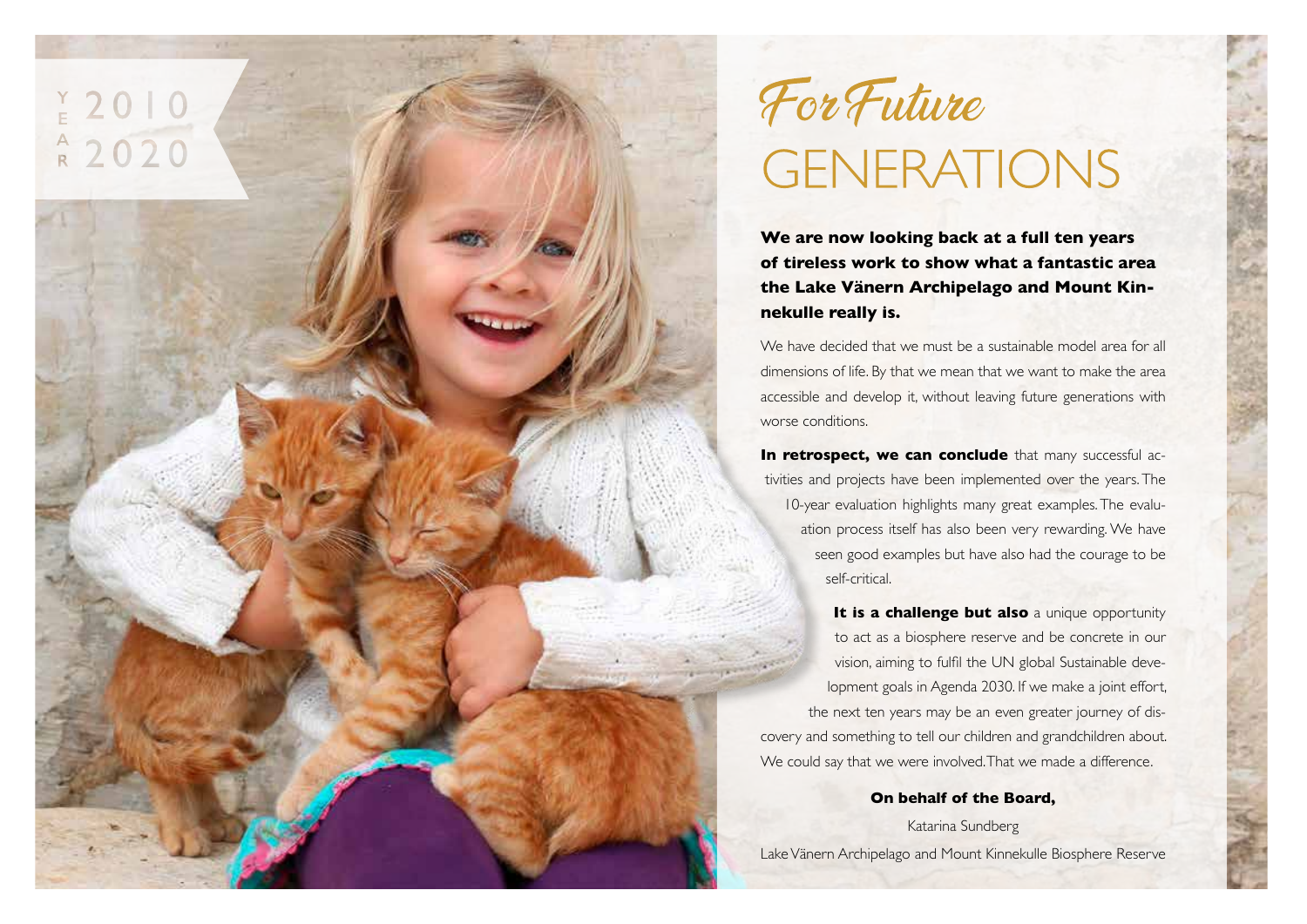



**ElectriVillage,** a world-unique solar-powered hydrogen gas station. Refuel the car, and clean water is its only emission!



**The Biosphere Reserve's Mini-Ambassadors,** 5- and 6-year-olds learn about the important interaction between humans and the biosphere, alongside their teachers.





**Vänerlöjrom**, (Lake Vänern vendace roe). The development of the brand has led to more and more people opening their eyes to the vendace and the 'gold' of Lake Vänern. These initiatives have strengthened the local fishing industry.



**Here's Life, A communication project** that through exhibitions, game apps, lectures, films and a number of meeting places and collaborative activities spread knowledge about the Biosphere Reserve and Agenda 2030.



**Thanks to the Biosphere Trail,** you can hike or cycle a full 138 km through the entire biosphere reserve. Here you can experience Kinnekulle and a lot of rich natural environments and cultural heritage.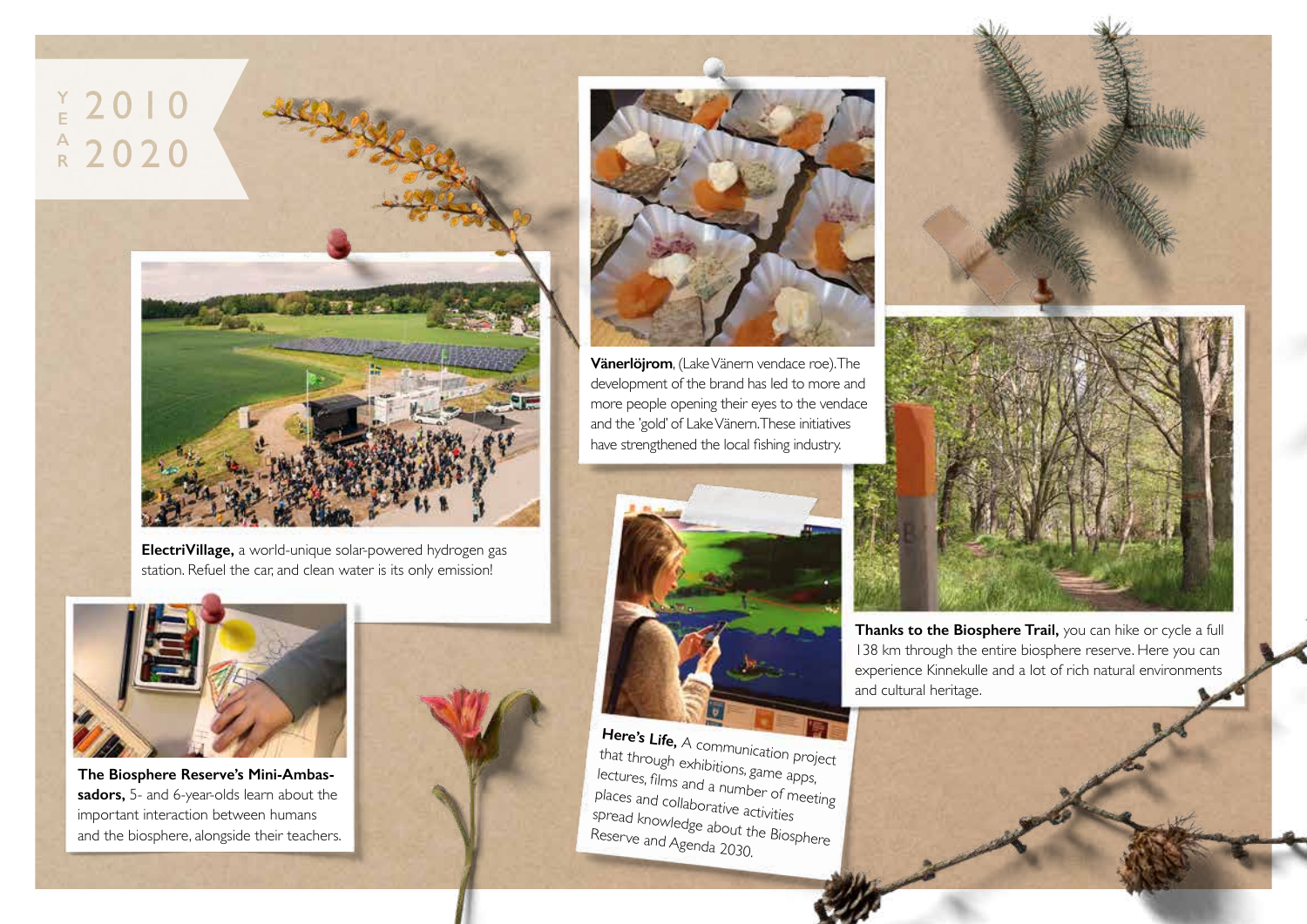# $Y_{E}$  2010  $A$  2020



**The biosphere reserve has approximately thirty biosphere ambassadors** who are familiar with what the biosphere reserve is about, in terms of everything from geography to the interaction between humans and the biosphere. They communicate knowledge and inspiration and are important parts of the Biosphere Association. The concept has spread to more biosphere reserves.

### Sustainable **BUSINESS**

**The business community is one of the keys to the success of the transition to a more sustainable society. 60% of the members of the biosphere association are companies and organizations. Sustainable producers in the Biosphere Reserve have the opportunity to use the Biosphere Association's logotype.**



**The Biosphere Challenge** is for schoolchildren. Over the years the challenges have covered subjects such as democracy, reducing food waste and recycling waste materials. The participants are found not only locally but in other Swedish biospheres and various parts of the world.

Min plats i biosfären

## My place in **THE BIOSPHERE**

Biosfär

FAINABLE DE

**My place in the Biosphere is the name of a publication, as well as a traveling exhibition which have both spread the results of research, conducted by researchers at the University of Gothenburg and the University of Gävle. They have looked at the role of the cultural environment and the cultural ecosystem services cultural heritage and site identity for human well-being and for sustainable landscape management within the Lake Vänern Archipelago and Mount Kinnekulle Biosphere Reserve.**